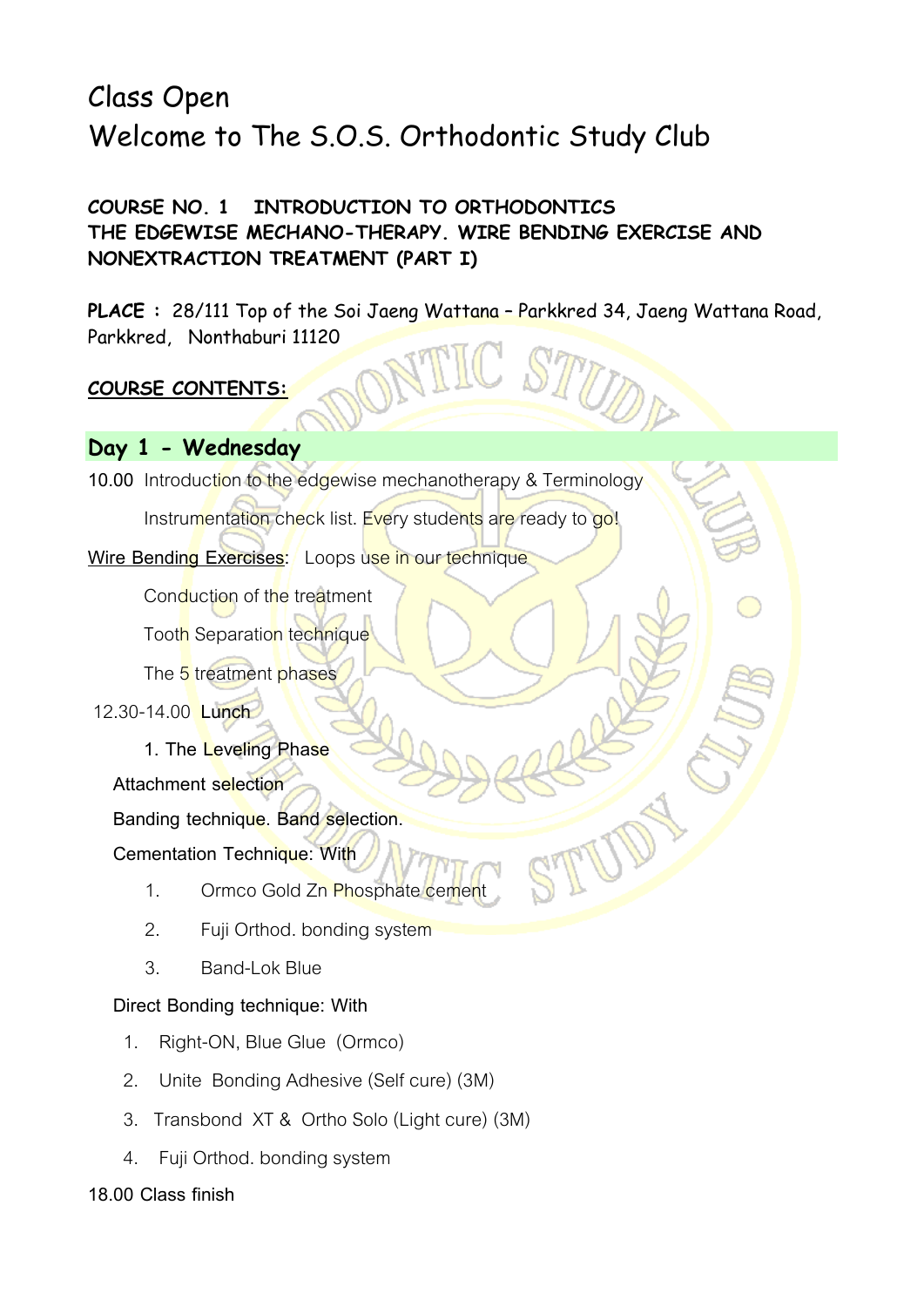# **Day 2 - Thursday**

#### **9.45 The 5 treatment phases** (cont.)

- **2. The Movement Phase**
- **3. The Contraction Phase**
- **4. The Adjustment Phase**
- **5. The Retention Phase**

12.30-14.00 **Lunch**

#### **Wire Bending Exercises**

Loops use in our technique (Contin.)

1st Order Bend : The ideal arch concept Arch Form & Arch Size

**2nd Order Bend & Loops**

The Artistics & Anchorage Control: Tie-back loop and Sweep which go together

Intrusion & Extrusion Steps: The Anterior Vertical Control

 **Control of the maxillary 2nd molars:** The Posterior Vertical Control Expansion & Closing loop:

TUDS

### **The Contraction Arch Wire**

Ligation techniques

Arch wire selection and sequences: Wire Stiffness

18.00 **Class finish**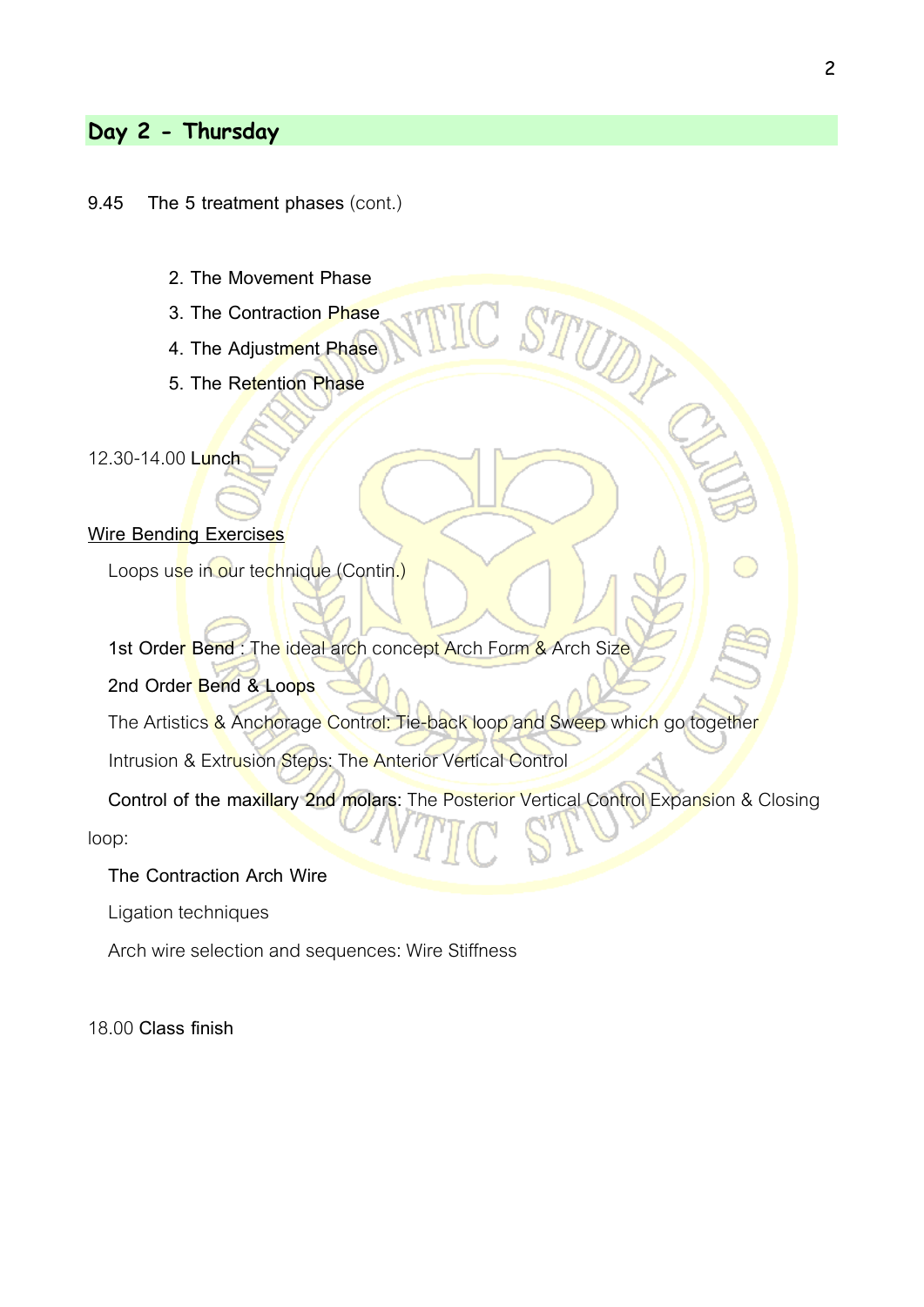## **Day 3 - Friday**

#### **9.45 Wire Bending Exercises** (Contin.)

#### **3rd Order Bend**:

Anterior & Posterior Torque Direct and Indirect torque

#### **The role of anterior torque control and Inter-incisal angle**

0.016" x 0.016" Intermediate arch wire

0.016" x 0.022" More Torque Control

**0.017" x 0.022" Maximum Torque Control**

#### 12.30-14.00 **Lunch**

How to obtain more anterior torque? With intrusion step? How to obtain Palatal root torque in the anterior segment?

#### **Maxillo-mandibular elastics:**

How and when to use Class II & III Elastics

Finishing arch wires (FAW) with teardrop and tie-back loops

#### **15.00 Class finish**

All of the themes planned here may not be completed in the 1st course. it will be proceeded in the course no.2 or part II. Any way these two courses are the vital bases of the fixed edgewise technique.

#### **WHAT TO BRING ALONG?**

 Course participants need to have orthodontic pliers, instruments and material as listed before and will be checked at the class:

Clinical Pliers & Laboratory pliers

Wire Bending Exercise Book and other manuals

1 Typodont (Articulator) with acrylic white teeth

1 set of 018 slot Mini WICK Brackets for bonding exercise.